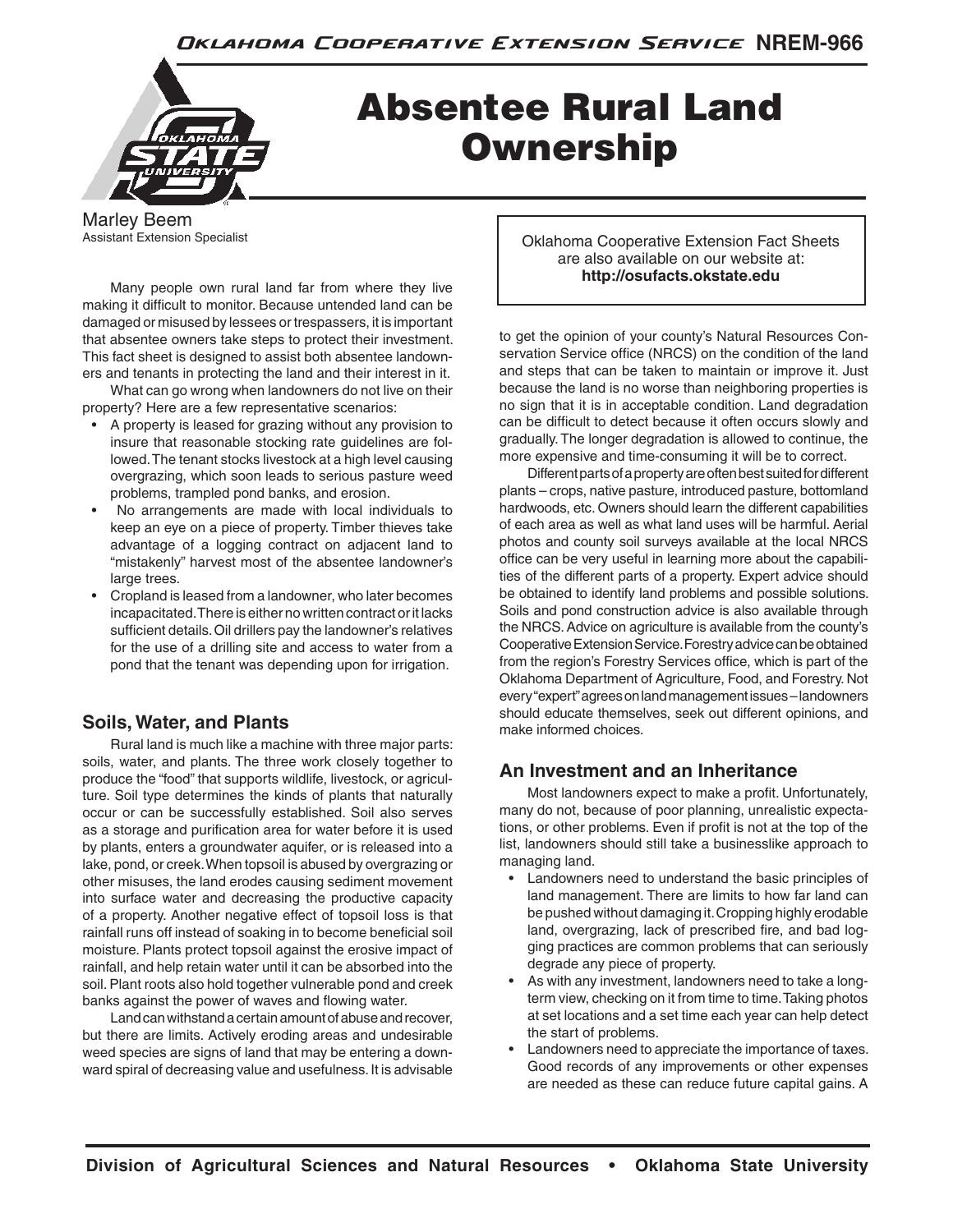

**Figure 1. Soils, water, and plants work together to support agriculture, wildlife, and other benefits to man. Fail to protect any of these three key factors and the integrity of the land can unravel.**

tax advisor should be contacted for further information.

- Landowners need to have an exit strategy. They may want to sell to generate funds for retirement or some other purpose. Landowners may want to pass on the land to children or grandchildren. Contact the county's Cooperative Extension Office for information on estate planning.
- A written management plan is highly recommended. Useful information on land management and planning is available from your county Extension office.

 Land ownership involves long-term stewardship. When an individual takes title to the land, it is in good, fair, or bad condition depending on how the previous owner managed it. Some day that individual will pass it on to someone else, in the same, worse, or better condition than when it was received.

A good way of determining the current health of land is

## **Is Absentee Ownership for Me?**

 Some people fall into becoming an absentee landowner by inheriting a property. Others may purchase land without fully understanding the work required to oversee it properly. Regardless of how a person came to own the property, it is important to develop some clear goals for the property. A certain level of income, future income from the sale of the property, or personal recreation – these and many other possible goals are the prerogative of landowners. Landowners should determine if their goals can be accomplished given the amount of time and energy they are able to spend.

 Can you inspect your land at least once every year or so? If not, it may be time to consider selling. Land does not take care of itself.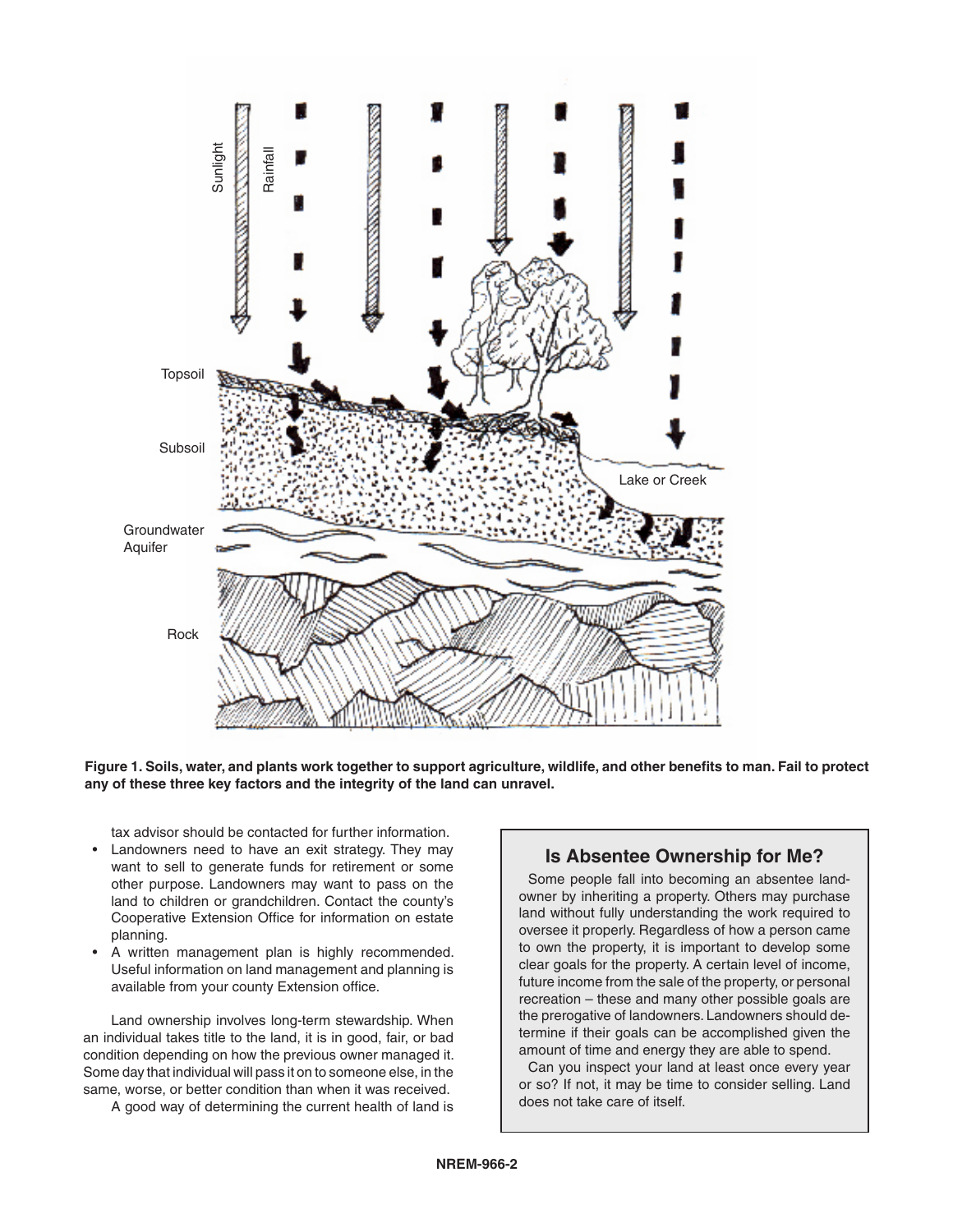through the use of ecological site guides available from the NRCS. Adequate topsoil depth and organic matter content are indicators of good soil health. A plant community with many different native plant species is a good sign of ecological health. Clean, abundant water contained within stable, non-eroding creeks, ponds, and lakes indicates properly managed land. In general, these things add up to **productivity**, the ability of the land to produce crops, livestock, or wildlife, and **sustainability**, the ability of the land to maintain its productivity.

 Scenic beauty is also valuable. If feasible, a landowner should take steps to preserve or enhance the land's scenic beauty. Water features like ponds and creeks naturally draw the eye – take care of them by minimizing cattle access and preserving brush and other deep rooted creek and pond bank plants. Consider constructing additional ponds if they will increase the productivity and visual appeal of the land.

#### **Legal Problems**

 Is there a road on the property that others use? If left open too long, temporary roads can become permanent in the eyes of the law. Consult a lawyer for further advice.

 Production of illegal drugs like marijuana or methamphetamine on unsupervised land can be a serious problem for the landowner. In some cases, the land could be forfeited to the government.

 Are there old dumps on the land left by previous owners? Are people dumping trash on the property today? Is a tenant dumping empty pesticide containers or other toxic materials? Any of these can be a serious problem when it is time to sell a property. Banks usually require an environmental inspection and often refuse to finance a land sale if contamination or dumping is found.

## **Leasing for Agriculture**

 Agricultural land is commonly leased using an inadequate contract, leading to unnecessary conflicts. A county's Agriculture Extension Educator can give general advice on leasing agricultural land. It is up to the landowner to work with a lawyer to draft a suitable rental contract and to arrive at a fair price. A survey of average rental rates across the state is available through the county's Cooperative Extension Service office. These are averages – actual rental rates vary widely depending upon many factors. Ask for Extension Fact Sheets CR-216 and AGEC-214.

 Cattle stocking rates, prescribed fire, limiting cattle access to surface water, soil testing, soil fertility, and liming are issues that need to be resolved if a landowner and tenant are to work together to protect the land from degradation.

## **Leasing for Recreation**

 If the land offers opportunities for hunting, fishing, camping, bird watching, or similar recreational activities, consider leasing these rights. One of the major benefits of recreational leasing is reduced trespassing. Recreational lease holders are usually aggressive about chasing off trespassers. Most leasing is on a yearly basis, but seasonal or day leases are also done. Consult a lawyer about contracts. Liability disclaimers and insurance coverage are both recommended. For more information see Extension Fact Sheet NREM-5032.

#### **Fire**

 Unless all of the land is under regular cultivation, a landowner should consider using fire as a management tool. Historically, small natural fires reduced the threat of massive wildfires, controlled problematic species like redcedar, and promoted the growth of desirable plants. Today, many landowners are turning to prescribed fire to achieve the same desirable effects.

 A person should not attempt to burn land without proper instruction and supervision. There are some situations in which prescribed fire is too dangerous to attempt. Visit with the NRCS office, county Extension Agriculture Educator, or the nearest Forestry Services office to learn more about the feasibility of prescribed fire on a particular property. For more information see Extension Publication E-927. In Oklahoma, the landowner should also become familiar with the legal responsibilities under Oklahoma's Burn Law.

#### **Timber Sales – Do I Have a Deal for You!**

 If a property has trees in any significant quantity, there is a good chance someone wants to buy them. A stand of straight, well-formed pine or hardwoods may be quite valuable. Low-grade oak and other species such as black locust, Osage-orange, and green ash can be harvested for firewood. Other trees may also have commercial value. Cottonwoods can be harvested for use in pallet manufacturing. Eastern redcedar, if large enough, can be used for lumber. It may also become economical to chip small redcedar for particle board. It is wise to investigate the current value of tree stands on the property as well as their projected value in ten, twenty, or thirty years if they are managed well. For more information see Extension Fact Sheet NREM-5035.

 Landowners should never be intimidated into selling trees on the spot. An offer that can not wait a few days is probably not a good offer. A landowner should first seek the advice of a consulting forester or a forester with the Oklahoma Department of Agriculture, Food, and Forestry. With unbiased information on a stand's worth in hand, landowners will be better equiped to receive a fair market price.

 More information about the opportunities to improve timber stands can be found in Extension Fact Sheets NREM-5028 and NREM-5030.

## **People Problems and Opportunities**

 Landowners should make the effort to get to know local people. A friendly local person can be the eyes and ears looking out for an absentee landowner's interests. Landowners can hire neighbors or local people to do needed work on the property or find other creative ways to get to know people in the community. A little goodwill will help prevent many neighbor and trespass problems.

 It pays to associate with other landowners in order to discuss similar problems. Several organizations help landowners through lobbying and educational efforts. These include the Oklahoma Woodland Owners Association and Oklahoma Farm Bureau.